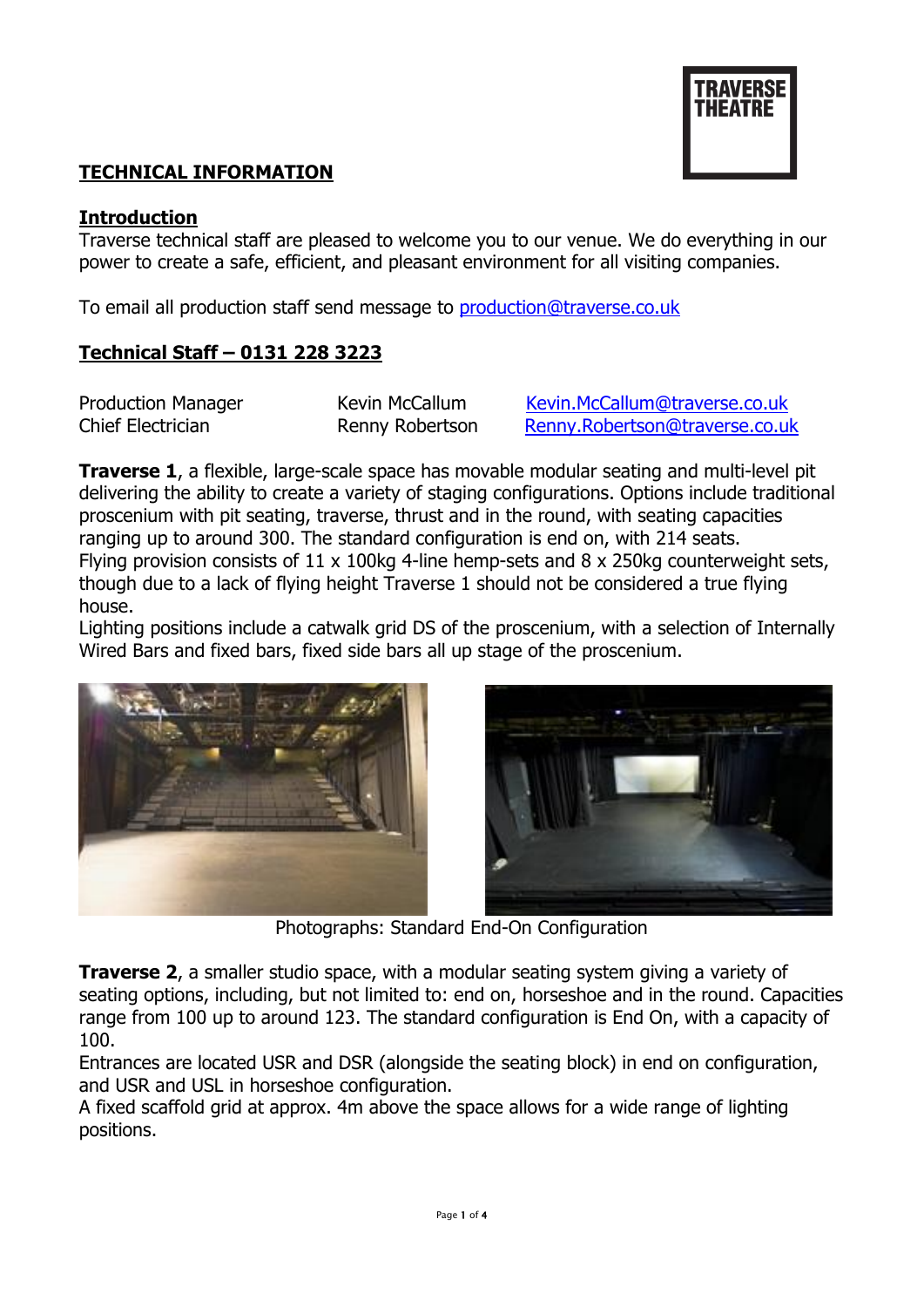|           | <b>Traverse One</b>                        | <b>Traverse Two</b>              |
|-----------|--------------------------------------------|----------------------------------|
| Capacity: | 214 (Standard End-On Configuration)        | 115 (Horseshoe configuration)    |
|           |                                            | 123 (Horseshoe with extra row)   |
|           |                                            | 100 (End on)                     |
| Stage:    | Black painted hardboard - No rake          | Black painted hardboard -No rake |
|           | Suitable for dance (dance floor available) | Suitable for dance               |
| Width:    | 8.45m at Pros,                             | 5 m (Horseshoe 115 and 123)      |
|           |                                            | 8m (End on)                      |
| Depth:    | 11m from setting line to Upstage           | 5.5m (Horseshoe 115)             |
|           |                                            | 4.5m (Horseshoe 123 and End On)  |
| Height:   | 8m to grid US of Pros                      | 3850mm to underside of tab track |
|           | 7.5m to flying bars OUT position           | 4m to underside of grid          |
|           | 6m to cat walks DS of Pros                 |                                  |
|           | 5.8m to top of Pros                        |                                  |
|           | Get In Doors: H 3800mm, W 1800mm           | H 3800mm, W 1800mm               |

## **Get-In – Traverse 1 & 2**

All sets and their construction must comply with The Construction Design and Management Regulations 2015 (CDM Regs)

Before any work starts, we will have a "Toolbox" Talk focusing on safety issues and delegation of the work that will be required.

There is a loading bay (off Cornwall Street) which services other organisations not just the Traverse. Maximum vehicle size is 4m high and 12m long. From there, sets are loaded into the Traverse via a 5-tonne goods lift measuring; 1.8m wide, 3m high and 4.2m long and is **not** very fast. The maximum size that fits in our scenery corridor is 1.2m wide x 2.95m high x 2.4m deep Please contact our Head of Stage if you have larger pieces

## **Parking**

Vehicles must be removed from the loading bay immediately after load in. Cars can be parked at the NCP car park adjacent to the loading bay, but bigger vehicles, unfortunately cannot.

## **Lighting**

Please transcribe your lighting plan on to our plan and send it to us no later than 4 weeks before your pre-rig date. The visiting company must supply their own gel, gobos etc. Any specialised units or effects can be hired in with approval of our Chief LX and will be charged back to the company. Please see list of In-House equipment and any additional equipment that you require us to hire will be charged back to you.

## **Sound**

Please let us know your requirements ASAP. Please see list of In-House equipment and any additional equipment that you require us to hire will be charged back to you. Please note we run QLab 3 at the Traverse Theatre

## **Portable Appliance Testing**

All electrical equipment brought into the building must have a current PAT certificate (this includes anything used in the dressing rooms by cast members).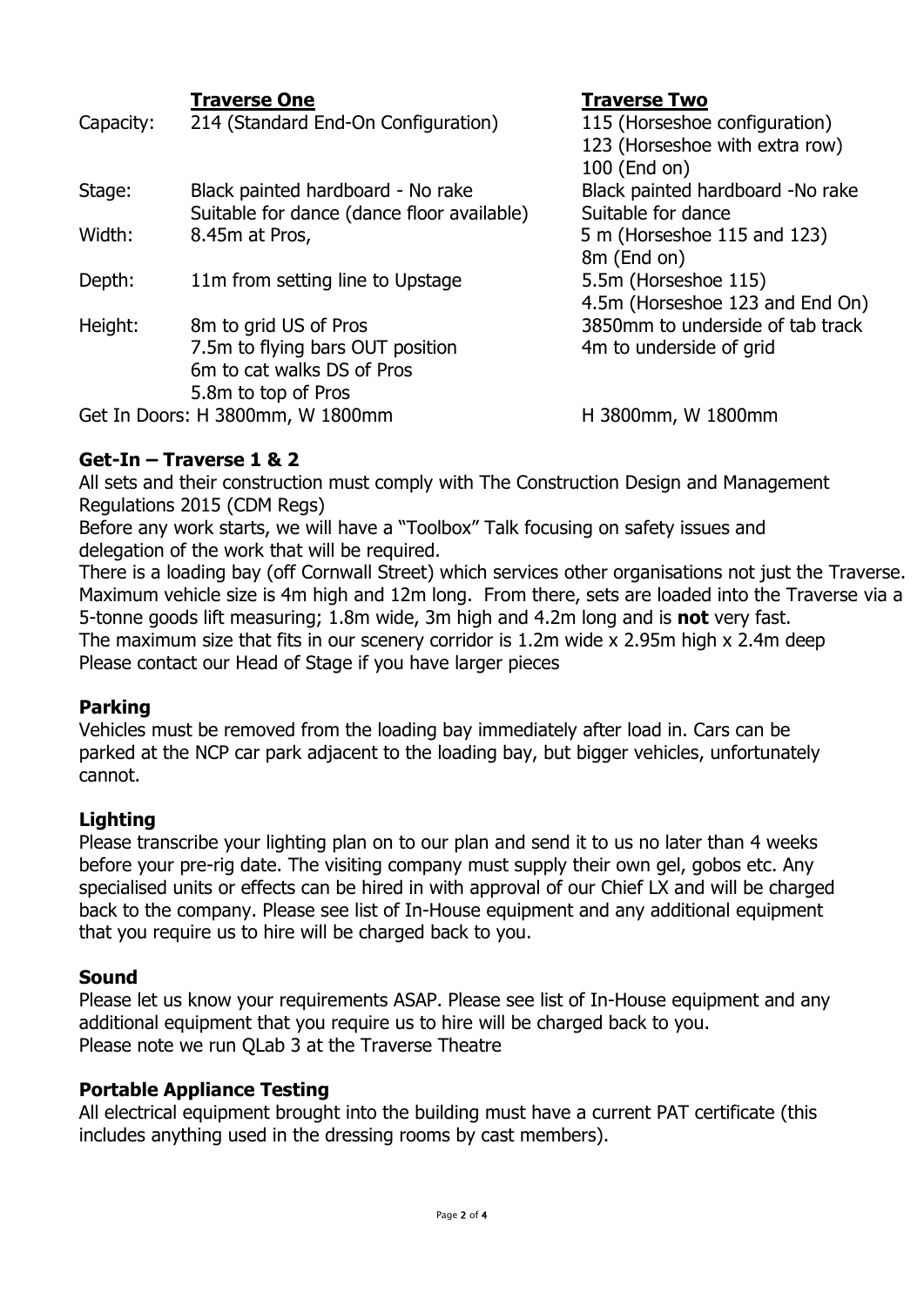## **Set**

Please make sure that your scenery is properly fireproofed. We will need a risk assessment of the get-in and fit-up for your set as well as a ground plan of your set, showing requested masking, drawn on to our plan. If you have any questions regarding the set or the setup of the theatre, please contact us on 0131 228 3223.

### **Deliveries**

If you need to have anything delivered to the theatre, please contact one of production staff prior to order. They will let you know when this is possible

## **Stage Stock**

We can provide a black box in both spaces, and we have the following items at your disposal, further details on request

- Legs, Borders, and full blacks
- Black masking flats of various sizes
- Standard stage weights; 12.5kg
- mixed stage weights;  $10.5kg +$
- 8' x 4' Steeldecks
- 4' x 4' Steeldecks
- Large selection of LOLER inspected rigging equipment including Round & Sewn Slings, Shackles, Barrel Clamps, Drifts and Pulleys.

### **Important**

**The law requires us to inform the fire officer of any fire or smoke-based effect. If you are using these effects, we will need to know at least 2 weeks in advance so we can book a fire inspection. All fire, special effects, weapons, pyrotechnics, smoking, acrobatics etc must be indicated on the Technical Information Questionnaire and be accompanied by a risk assessment.**

### **The Traverse Theatre retains the right to veto anything it deems unsafe or a danger to the audience or staff.**

### **Health & Safety**

The Traverse has a Health & Safety policy which covers not only employees but also all visiting companies and the public. You are responsible for the health and safety of your company, but we have some responsibilities whilst you are working in the Traverse. To ensure a problem-free visit, please appoint a health and safety representative before you arrive, and check that your equipment, scenery, props and what you are asking the performers to do are not dangerous to them or to others. Please ask if you have any doubts. Enclosed with your contract is a copy of our **Health and Safety Guidelines for Visiting Companies.** You are responsible for passing this information on to your company members and for ensuring they abide by its contents. A copy of our Health and Safety Policy is displayed in the workshop. The Health and Safety Rep. should familiarise themselves with this document.

## **Dressing Rooms – Traverse 1 & 2**

There are 4 dressing rooms, two for Traverse 1 and two for Traverse 2. There are showers, mirrors, and lockers in each one. Please see Traverse Production team for dressing room door codes. There is also a separate shared Visiting Company office.